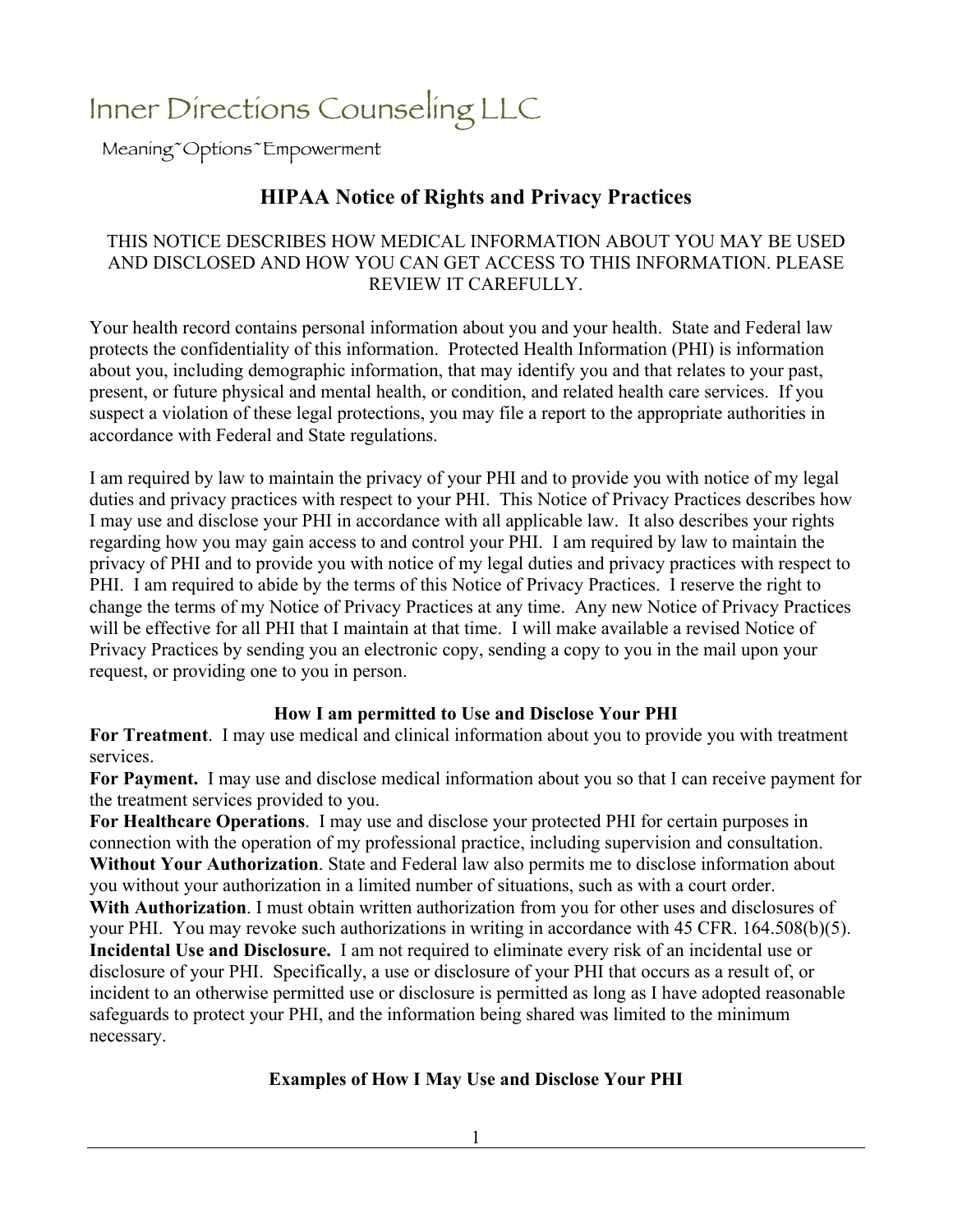Listed below are examples of the uses and disclosures that I may make of your PHI. These examples are not meant to be a complete list of all possible disclosures, rather, they are illustrative of the types of uses and disclosures that may be made.

**Treatment**. Your PHI may be used and disclosed by me for the purpose of providing, coordinating, or managing your health care treatment and any related services. This may include coordination or management of your health care with a third party, consultation or supervision activities with other health care providers, or referral to another provider for health care services.

**Payment**. I may use your PHI to obtain payment for your health care services. This may include providing information to a third party payor, or, in the case of unpaid fees, submitting your name and amount owed to a collection agency.

**Healthcare Operations**. I may use or disclose your PHI in order to support the business activities of my professional practice including; disclosures to others for health care education, or to provide planning, quality assurance, peer review, or administrative, legal, financial, or actuarial services to assist in the delivery of health care, provided I have a written contract with the business that prohibits it from re-disclosing your PHI and requires it to safeguard the privacy of your PHI. I may also contact you to remind you of your appointments.

## **Other Uses and Disclosures That Do Not Require Your Authorization**

**Required by Law**. I may use or disclose your PHI to the extent that the use or disclosure is required by law, made in compliance with the law, and limited to the relevant requirements of the law. Examples of this type of disclosure include healthcare licensure related reports, public health reports, and law enforcement reports. Under the law, I must make certain disclosures of your PHI to you upon your request. In addition, I must make disclosures to the US Secretary of the Department of Health and Human Services for the purpose of investigating or determining my compliance with the requirements of privacy rules.

**Health Oversight**. I may disclose PHI to a health oversight agency for activities authorized by law, such as audits, investigations, and inspections. Oversight agencies seeking this information include government agencies and organizations that provide financial assistance to the program (such as thirdparty payors) and peer review organizations performing utilization and quality control. If I disclose PHI to a health oversight agency, I will have an agreement in place that requires the agency to safeguard the privacy of your information.

**Abuse or Neglect**. I may disclose your PHI to a state or local agency that is authorized by law to receive reports of abuse or neglect. However, the information we disclose is limited to only that information which is necessary to make the initial mandated report.

**Deceased Clients**. I may disclose PHI regarding deceased clients for the purpose of determining the cause of death, in connection with laws requiring the collection of death or other vital statistics, or permitting inquiry into the cause of death.

**Research**. I may disclose PHI to researchers if (a) an Institutional Review Board reviews and approves the research and a waiver to the authorization requirement; (b) the researchers establish protocols to ensure the privacy of your PHI; and (c) the researchers agree to maintain the security of your PHI in accordance with applicable laws and regulations.

**Criminal Activity or Threats to Personal Safety**. I may disclose your PHI to law enforcement officials if I reasonably believe that the disclosure will avoid or minimize a threat to the health or safety of yourself or any third party.

**Compulsory Process**. I may be required to disclose your PHI if a court of competent jurisdiction issues an appropriate order, and if the rule of privilege has been determined not to apply.

**Essential Government Functions.** I may be required to disclose your PHI for certain essential government functions. Such functions include: assuring proper execution of a military mission,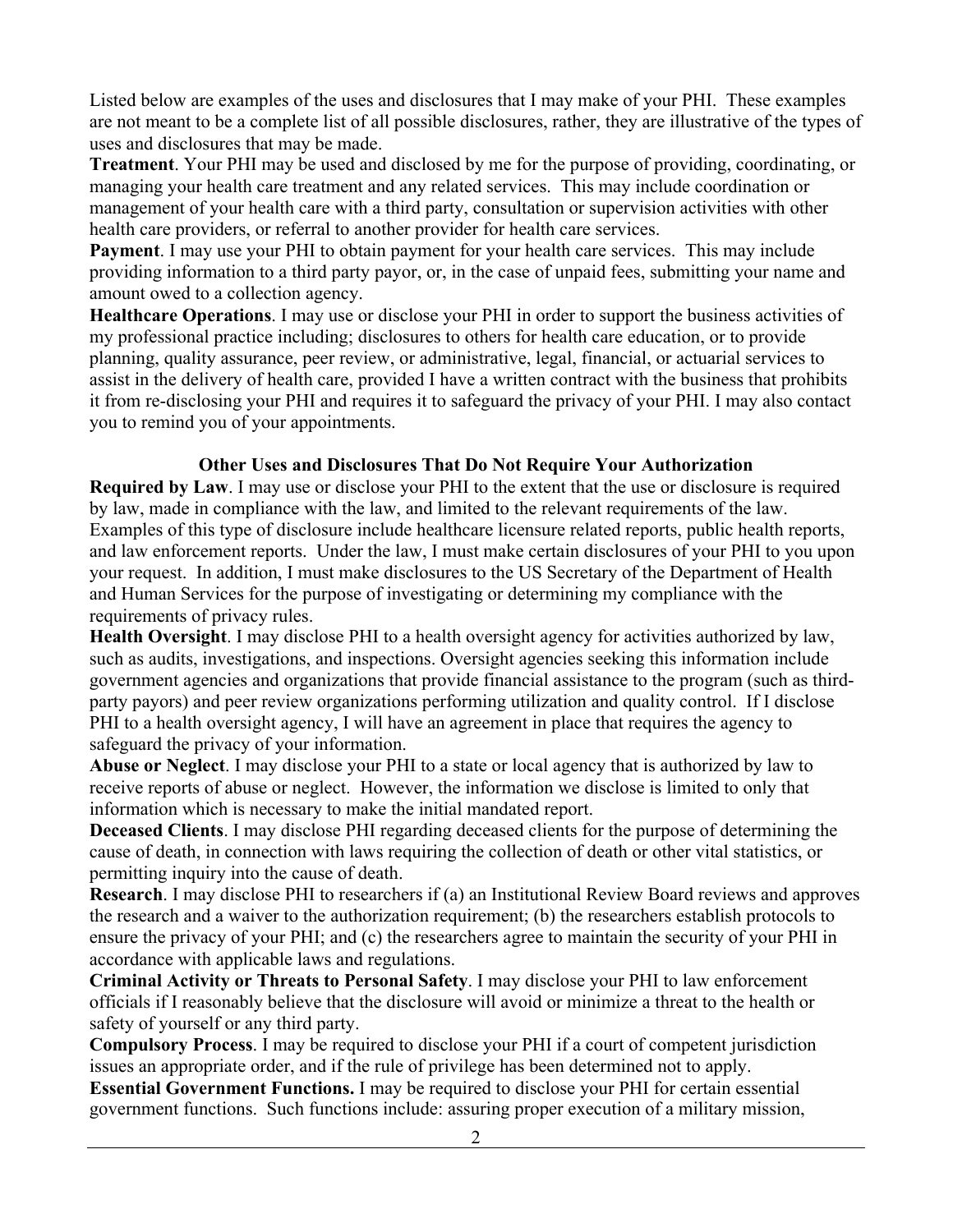conducting intelligence and national security activities that are authorized by law, providing protective services to the President, making medical suitability determinations for U.S. State Department employees, protecting the health and safety of inmates or employees in a correctional institution, and determining eligibility for or conducting enrollment in certain government benefit programs.

**Law Enforcement Purposes***.* I may be authorized to disclose your PHI to law enforcement officials for law enforcement purposes under the following six circumstances, and subject to specified conditions: (1) as required by law (including court orders, court-ordered warrants, subpoenas) and administrative requests; (2) to identify or locate a suspect, fugitive, material witness, or missing person; (3) in response to a law enforcement official's request for information about a victim or suspected victim of a crime; (4) to alert law enforcement of a person's death, if I suspect that criminal activity caused the death; (5) when I believes that protected health information is evidence of a crime that occurred on my premises; and (6) in a medical emergency not occurring on my premises, when necessary to inform law enforcement about the commission and nature of a crime, the location of the crime or crime victims, and the perpetrator of the crime.

**Psychotherapy Notes.** I must obtain your authorization to use or disclose psychotherapy notes with the following exceptions. I may use the notes for your treatment. Ι may also use or disclose, without your authorization, the psychotherapy notes for my own training, to defend myself in legal or administrative proceedings initiated by you, as required by the Wisconsin Department of Health Services or the US Department of Health and Human Services to investigate or determine my compliance with applicable regulations, to avert a serious and imminent threat to public health or safety, to a health oversight agency for lawful oversight, for the lawful activities of a coroner or medical examiner or as otherwise required by law.

# **Uses and Disclosures of PHI With Your Written Authorizatio**n

Other uses and disclosures of your PHI will be made only with your written authorization. I will not make any other uses or disclosures of your psychotherapy notes, I will not use or disclosure your PHI for marketing proposes, and I will not sell your PHI without your authorization. You may revoke your authorization in writing at any time. Such revocation of authorization will not be effective for actions I may have taken in reliance on your authorization of the use or disclosure.

### **Your Rights Regarding Your PHI**

You have the following rights regarding PHI that I maintain about you. Any requests with respect to these rights must be in writing. A brief description of how you may exercise these rights is included.

**Right of Access to Inspect and Copy**. You may inspect and obtain a copy of your PHI that is contained in a designated record set for as long as I maintain the record. A "designated record set" contains medical and billing records and any other records that I use for making decisions about you. Your request must be in writing. I may charge you a reasonable cost-based fee for the copying and transmitting of your PHI. I can deny you access to your PHI in certain circumstances. In some of those cases, you will have a right of recourse to the denial of access. Please contact me if you have questions about access to your medical record.

**Right to Amend**. You may request, in writing, that I amend your PHI that has been included in a designated record set. In certain cases, I may deny your request for an amendment. If I deny your request for amendment, you have the right to file a statement of disagreement with me. I may prepare a rebuttal to your statement and will provide you with a copy of any such rebuttal.

**Right to an Accounting of Disclosures**. You may request an accounting of disclosures made for treatment purposes or made as a result of your authorization, for a period of up to six years, excluding